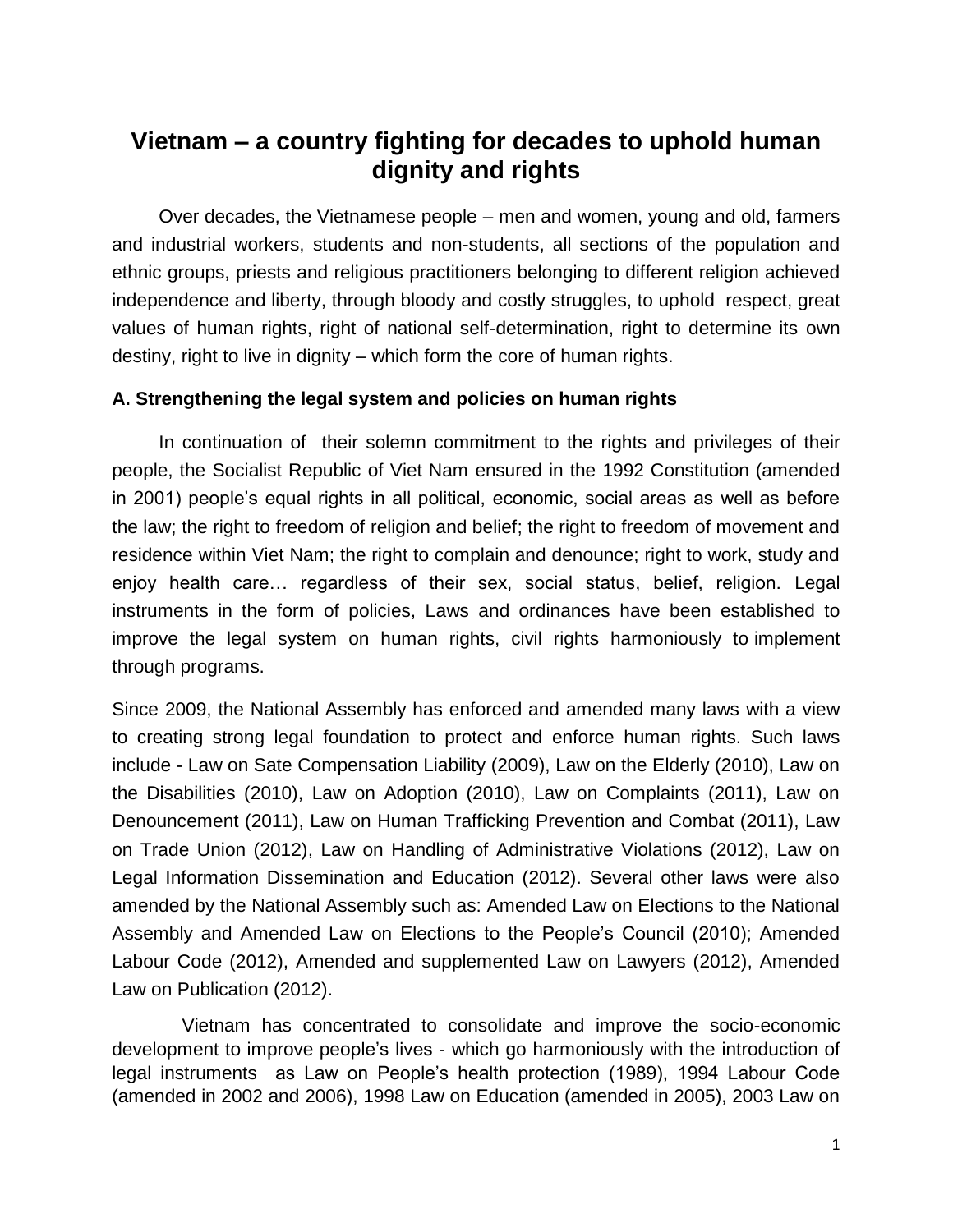Land, 2006 Law on Social Insurance, 2006 Law on HIV/AIDS prevention and control, etc, have created a transparent and sufficient legal corridor in realising and exercise economic, cultural and social rights of the people.

The law and policies of Viet Nam consistently follow the principles of equality, unity, respect and mutual support for shared progress among ethnicities.

# **B. Institutional Arrangements**

Along with establishing legal frameworks, the Vietnamese Government has taken measures to promote the capacity of governmental agencies to properly enforce law and ensure people's rights and privileges. Viet Nam Government constantly promotes the supervising mechanism among governmental agencies.

The State of Viet Nam attaches importance to the guarantee of the right to State and society management directly and indirectly through the selection of their representatives. Viet Nam's very high election turn out at the elections for the XIII National Assembly in May 2011 shows that the people are very well aware of their right and the role of the National Assembly in exercising the right to state and society management of the people. **The judicial monitoring role** of the National Assembly has also been more effective with passage of time.

The right to petition and complain of the people is respected and protected. The handling of people's petitions and complaints has improved a great deal. From 2008 to 2011, the ratio of responses to petitions and complaints by administrative agencies reached 84%. The law also provides for the compensation of material and mental losses of petitioners.

**The right to assembly** of the people is protected through important legal document and sub-law documents, including Article 69 of the 1992 Constitution and Decree 88/2003/ND-CP on 30 of July 2003 of the Government on the organization, operation and management of associations. In Viet Nam, there are now about 450 associations operating nation-wide, provinces and cities (there were only 115 in 1990); there are 18 trade unions and 6000 local-level organizations and thousands of associations and clubs in all areas of the society.

**Viet Nam is a multi-religion country** with all the major religions in the world (Buddhism, Catholic, Protestant, Muslim…); the country has the second biggest Catholic community in Southeast-Asia. The right to religion and belief of the people is stipulated in the legal system of Viet Nam: the 1992 Constitution (Article 70); the Civil Code (Article 47), the Criminal Code of 1999 (Article 129); the Ordinance on Religion and Belief of 2004; Decree 22/2005/ND-CP on 01 March 2005 guiding the implementation of some of the Articles of the Ordinance on Religion and Belief. 95% of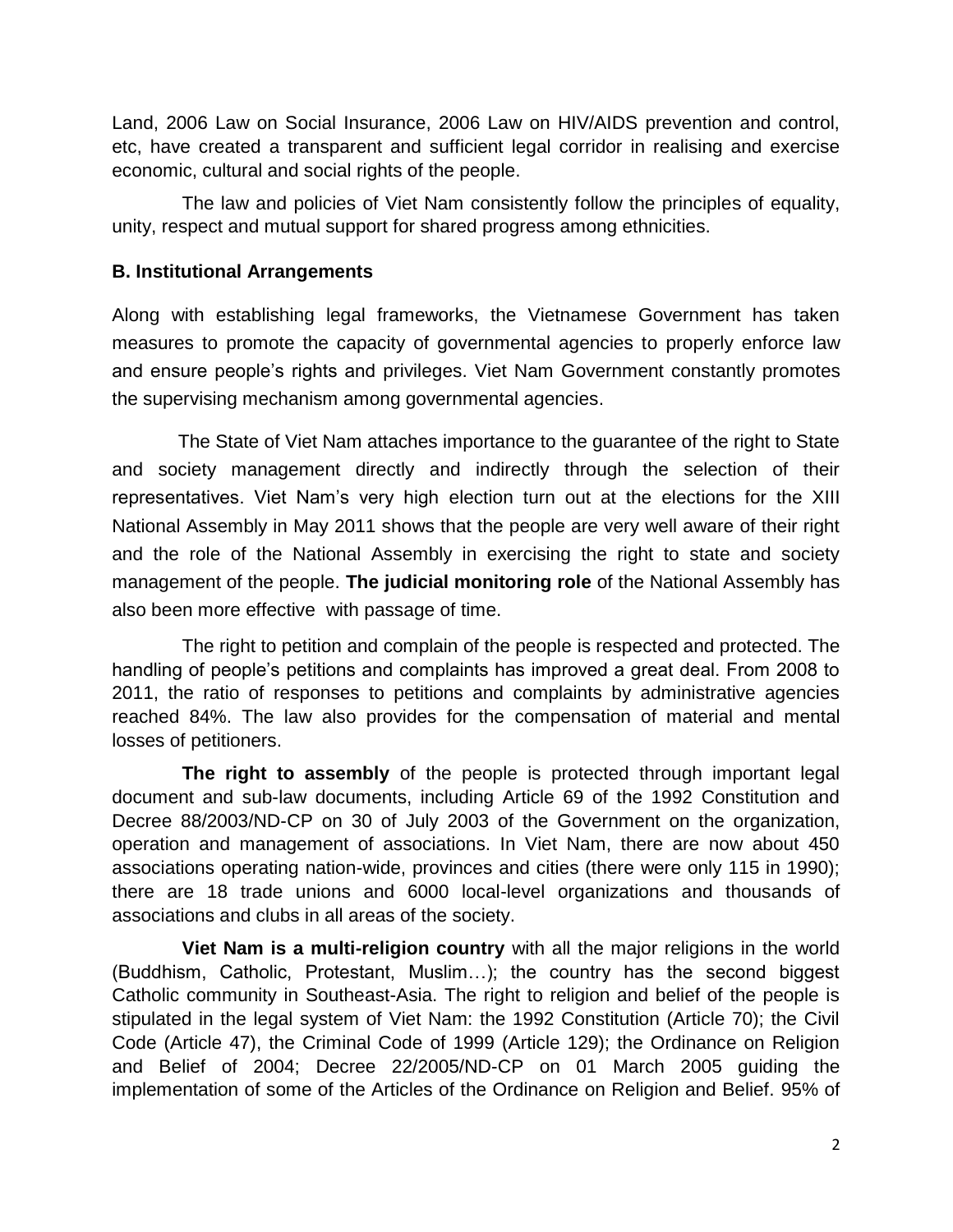all the people have belief (including 22.3 million being followers of religions, accounting for 1/5 of the population); there are 25 thousand of worshipping places. Viet Nam has had many religious activities. The 2011 Holy Year of the Catholic Church was a great success. Religious representatives have participated in international forums, dialogue and exchanges of studies and knowledge.

Vietnam is a unified nation comprising of 54 ethnic groups living side by side with each other, of which the Kinh group accounts for the majority (85.7%). The remaining 53 ethnic groups amount to over 12,000 million, accounting for 14.3% of the total population. Vietnamese is chosen as the common language of the whole population, along with languages of 30 other ethnic groups. Ethnic minorities are distributed on ¾ of the country's territory, sharing the same area with others without ethnic-specific areas.

**The right to freedom of press and information** of the Vietnamese people has been reflected through the fast and diverse development of the mass media. By 2012, there are about 786 print newspapers (compared to 676 in 2009), 1016 publications (compared to 1003 in 2011), 18,000 registered journalists, 68 radio and television stations at the national and provincial level, 01 national news agency, 300 e-news papers and thousands of e-portals on the internet. The number of registered social networks was 227. The Vietnamese people have access to 75 international television channels, including big names such as CNN, BBC, Bloomberg, Australia Network and those from France, Germany, Italia, Korea and China…All the big news agencies and renowned newspapers are accessible to Vietnamese readers via the internet, including Reuters, BBC, VOA, AP, AFP, CNN, Kyodo, Economist and Financial Times…Newspapers have become the forum for many social organizations and people and an important instrument to protect the rights of people and freedoms of the citizens, given their role in contributing to and monitoring policies and the implementation of State's laws, especially those related to human rights.

**The democratic nature and transparency** of the State is strengthened through the critiques from the press, media and feedbacks of all the people. Viet Nam's press and media have become a forum for exchanges regarding the supervision of the State's activities, thus contributing greatly to the fight against corruption and wrongdoings in Viet Nam. The Viet Nam Fatherland Front is the Union for all segments of society and plays a big role in monitoring activities of the State and elected representatives. The Fatherland Front is also involved in critiquing policies and documents issued by the State before approval. The people are also involved directly in decision-making through elections, self-nomination, questioning, petitions and complaints, etc.

The State of Viet Nam also encourages the use internet for the economic, social and cultural development, administrative reforms, and improvement of the quality of life. There are 31 million internet users worldwide (compared to 26 million in 2010),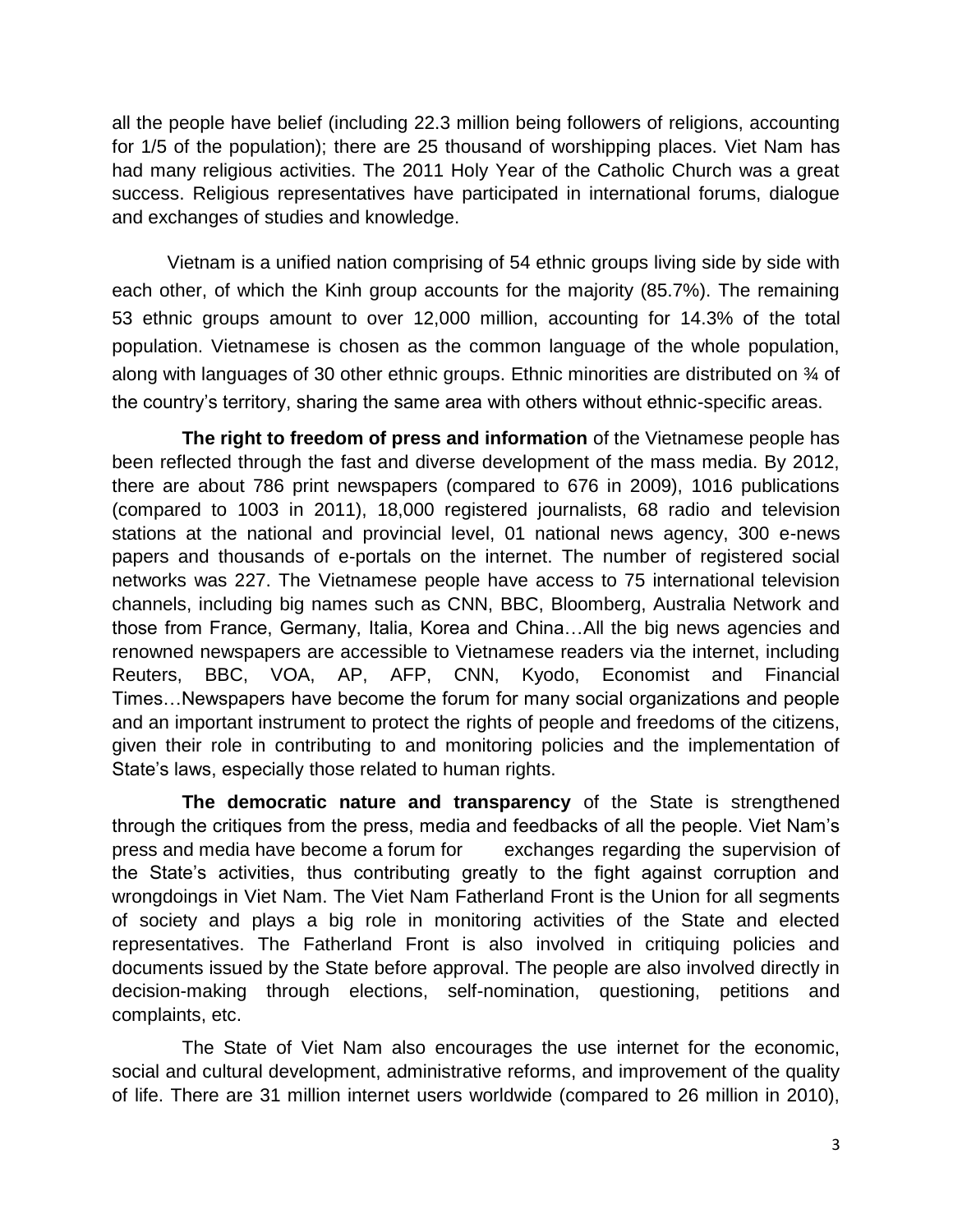2.5 million people using blogs. According to the 2011 report by ITU, Viet Nam ranks third in terms of ICT development for the period 2008-2010 and ranks first in terms of Access. The ITU report also praised the Government's role in this achievement.

### **C. Economic, Social and Cultural Rights**

After liberation, Vietnam has scored significant achievements in socio-economic development. Average annual economic growth rate in the last 5 years reach 7%. Total social investment capital made a double and a half upscale in comparison with the previous period of 2001 – 2005, making 42.9% of the GDP. GDP of 2010 was 201.6 billion USD, which is 3.26 times larger than it has been in 2000. GDP per capita reached 1,168 USD. GDP of 2011 increased at 5.89% against 2010. Almost every industry in the economy has made considerable progress. Stable development in agriculture, in particular food production, has ensured national food security. Rural economy and farmers' living standard improved.

Vietnamese Government is conducting its Socio-Economic Development Strategy for 2011-2020, focusing on sustainable development, significant progresses in poverty alleviation, reform of education and training, establishment of an advanced culture rich in features of national identity, protection of and care for people's health, job creation and unemployment reduction, development of social security system, and establishment of sustainable social structure.

Comprehensive and sustainable alleviation of poverty has always been identified as key goal throughout the process of socio-economic development in Viet Nam. After 25 year of "Doi moi", the rate of households under national poverty threshold, which was 60% in 1990, has been reduced to 9.5% in 2011.

In Viet Nam, the State sees investment for education and training as development investment. Education budget increases annually, currently making 20% total public expenditure. Networks of school evenly and widely spread throughout the country. Education quality has also been raised.

Viet Nam consistently makes efforts to facilitate every people in enjoying their rights to health, with priority given to women, children and people of ethnic minorities. Strategic programmes and policies such as vaccination for children, medical insurance support, free examination and treatment for the poor and children under 6, prevention of and cure for tuberculosis or HIV/AIDS, etc., have brought about positive results. Mortality rate among children under 5 decreases from 5.8% in 1990 to 2.4% in 2011,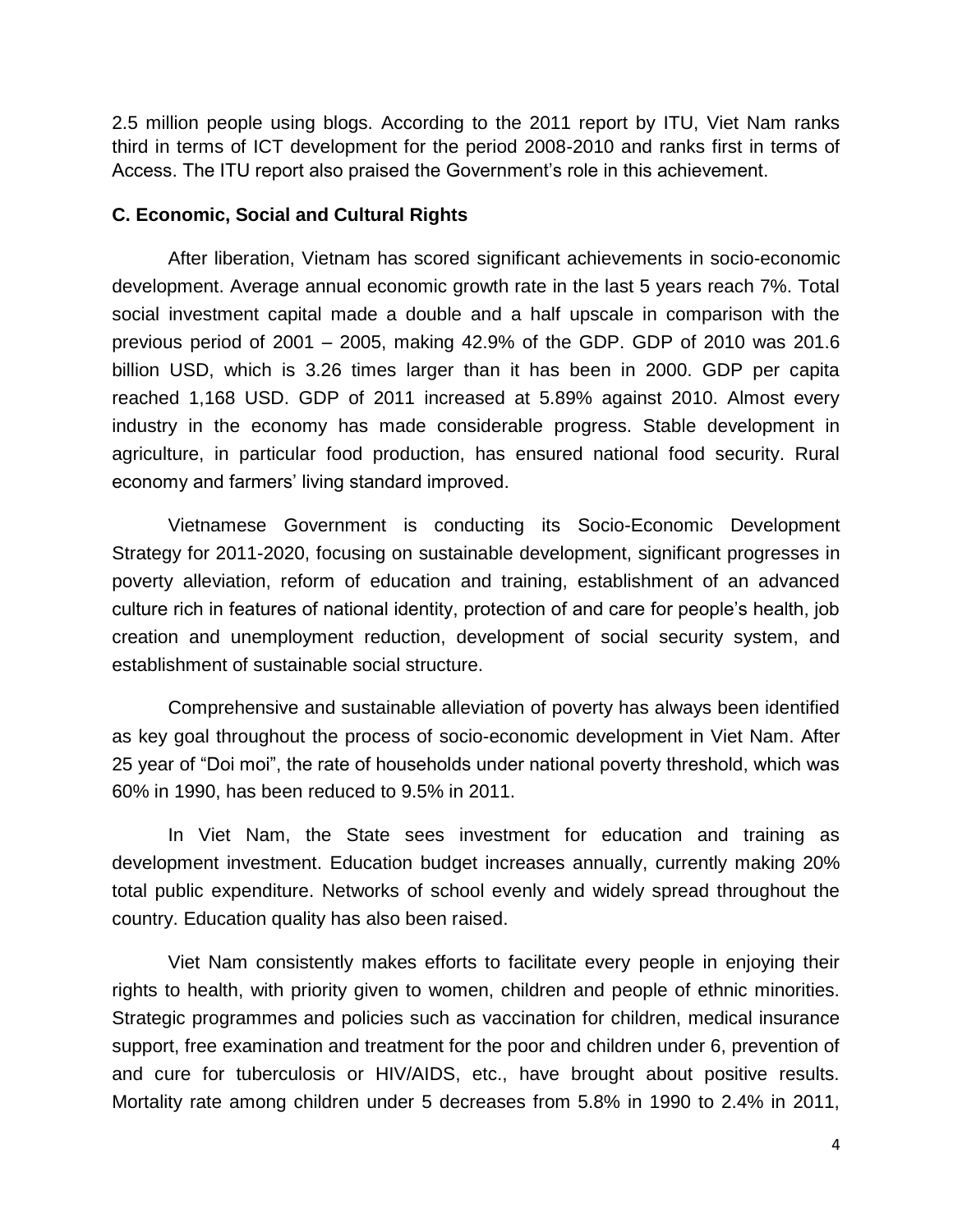and that among children under 1 falls from 3.1% in 2001 to 1.55% in 2011; undernourishment rate among children is only 18.9% in 2009. Medical stations have been built in almost every underprivileged commune with inhabitants of ethnic minority while community medical services function in the majority of villages and hamlets, contributing to the prevention of dangerous diseases and improvement of people's health and living standards.

Investment is made for infrastructure development in particularly underprivileged areas. Motorways accessing commune's central have been built in 96% of particularly underprivileged communes while electricity grid is spread to 100% of districts and 95% of communes. 100% of these communes have elementary schools and kindergartens; 100% of districts of this kind have secondary schools and medical centres with doctors and other medical personnel.

Viet Nam is robustly implementing the National Target Programme on Job Creation in the period 2006 – 2010, focusing on loans delivery to create jobs through National Fund for Employment and Supporting Projects.

Housing development policies and programmes have been designed for people with low income, especially for those working in industrial zones, students, the poor in rural or urban areas, etc. An Amended Law on Housing is being studied and drafted, aiming at adoption in 2014. This law will focus on policies that provide assistance for poor people (in both rural and urban areas), people with low income and other beneficiaries of priority such as workers at industrial zones, students, training centres.

Ethnic minorities are encouraged to participate in the political system, social administration and public management. The ratio of ethnic minority deputies in the National Assembly is always higher than the rate of ethnic minorities in the whole population. There has been important development in the field of education in ethnic minority areas. Preservation of languages and writings for the ethnic minorities is a priority in the education policy of Vietnam. Vietnam is piloting the implementation of bilingual education on the basis of mother tongues. The State also pays attention to improving health policy for areas of ethnic minorities. The traditional culture of the ethnic minorities are protected and developed. Many ethnic minority cultural heritages are recognised as national cultural heritages, for example "Lung Tung Festival" of the Tay. UNESCO has also recognized some of the ethnic minority cultural heritages as the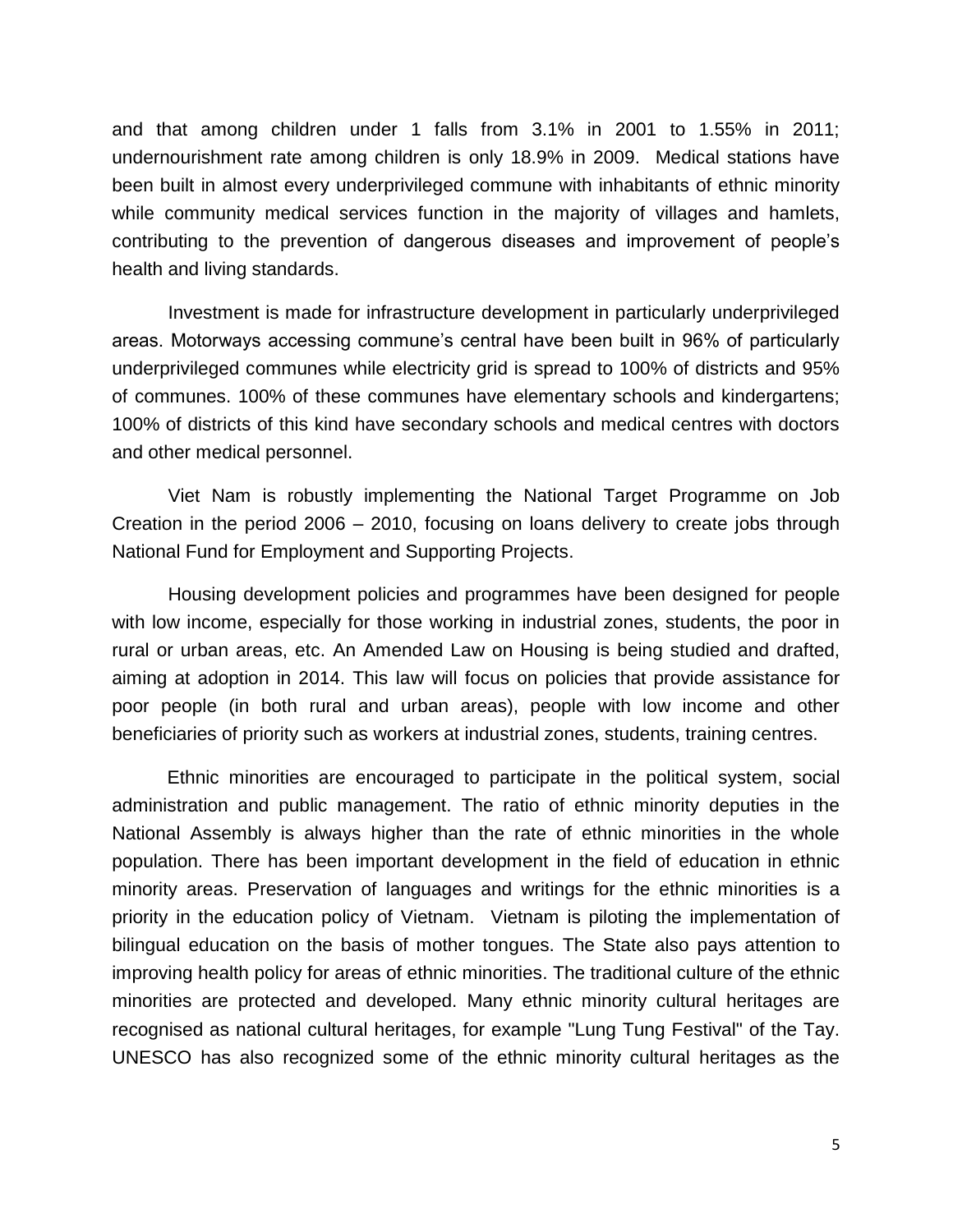world's cultural heritage, for instance "Cultural space of gong in the Central Highlands", "Holy land of My Son" ...

## **D. International cooperation on the field of human rights**

Viet Nam is party of almost all core international human rights treaties, including the International Covenant on Civil and Political Rights (ICCPR); the International Covenant on Economic, Social and Cultural Rights (ICESCR); International Convention on the Elimination of Radical Discrimination (CERD); Convention on the Elimination of Discrimination against Women (CEDAW). Viet Nam is the second country in the world and the first in Asia to sign the Convention on the Rights of the Child. It is noteworthy that Viet Nam decided to join the two core covenants in the context of socioeconomic difficulties in the early 1980s. The participation to these covenants could create more burdens for Viet Nam due to its socio-economic weakness, but also is the manifestation of the aspiration and determination of Viet Nam in the protection and promotion of the human rights.

Viet Nam also fulfilled all obligations under international treaties to which Viet Nam is a party and participated actively in many United Nations human rights mechanisms. Viet Nam has submitted its periodic reports to all human rights treaty bodies. These huge works done by Viet Nam are manifestations of the Government's strong commitment and seriousness in respecting its international obligations in the human rights field, which are recognized and highly appreciated by all treaty bodies members and the international community.

Moreover, in considering the possibility of the accession to the International Convention for the Protection of All Persons from Enforced Disappearance, the Convention on the Protection of the Rights of All Migrant Workers and Members of Their Families, the Convention relating to the Status of Refugees, the Government of Viet Nam is going to review the national legal system, to implement a number of specific policies and to accelerate international cooperation in order to assure the rights of related groups, including the cooperation with the United Nations High Commissioner on Refugees and related countries to deal with refugees' issues, signing the Memorandum of Understanding (MOU) with countries receiving Vietnamese labours and monitoring its implementation, the active participation to the ASEAN Forum on Migrant Workers, promoting the labour market information in order to protect the migrant workers.

At the regional level, Viet Nam and other ASEAN member established the ASEAN Intergovernmental Committee on Human Rights (AICHR), the ASEAN Committee on the Protection and Promotion of the Rights of Women and Children